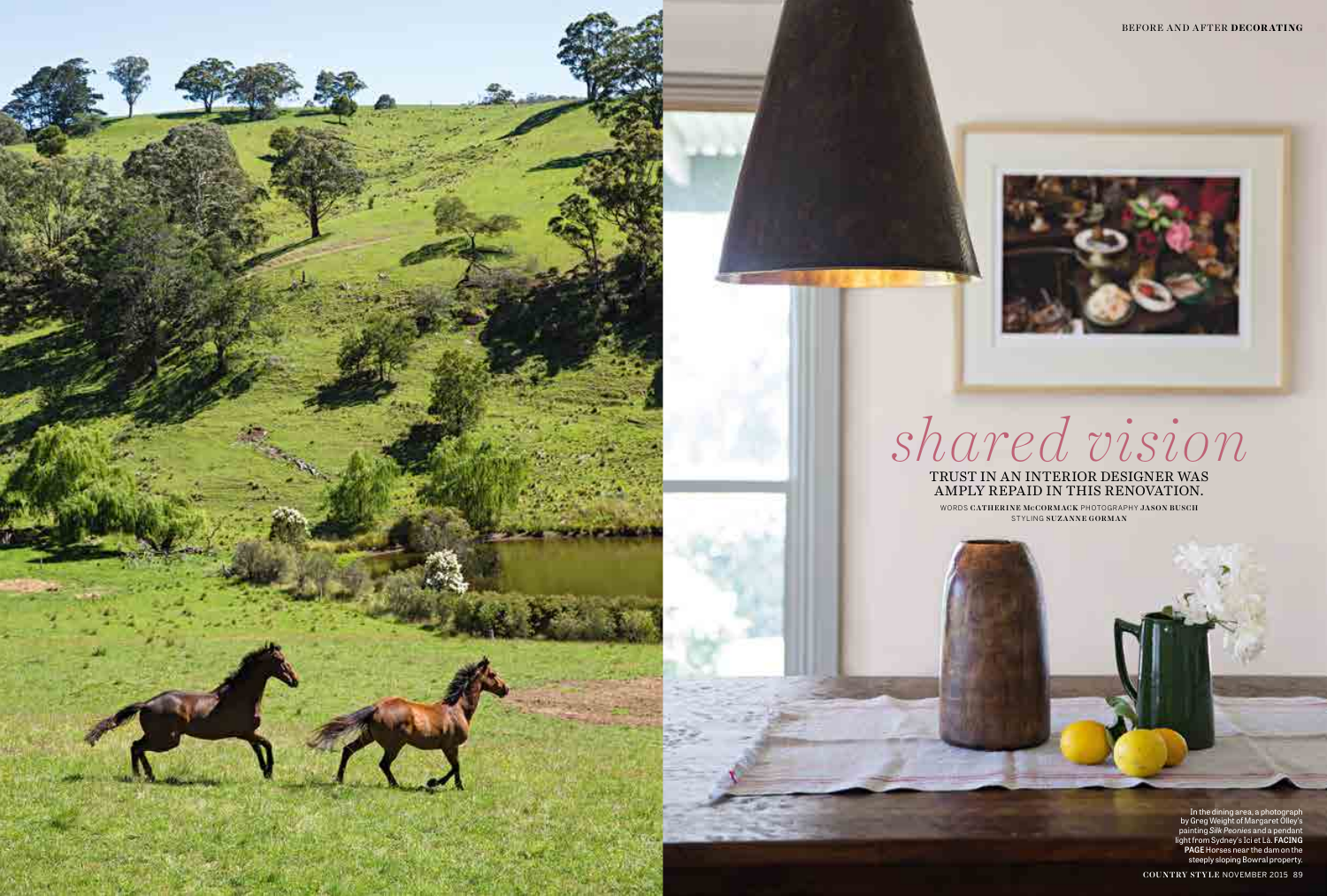**LAID-BACK AND EASY,** with interiors that reflect the interests and lifestyle of its owners. This was the approach interior designer Suzanne Gorman, of Studio Gorman Design Project, took to renovating a four-bedroom farmhouse near Bowral in the NSW Southern Highlands.

Sydney-based owners Paul and Robin, who have three school-aged daughters, bought the property in 2013 as a weekend escape. "We were looking for a place that we could get away to, where the kids could run free and be kids," Robin says. "The idea was that it would be a simple farmhouse and a place we could come to relax."

The floorplan of the single-level, 1980s-era house "just made a lot of sense," says Suzanne, who had worked on the couple's Sydney home. "It has good proportions — the bedrooms are all a really good size — and the aspect through the living rooms, kitchen and master bedroom looks out to the most stunning valley."

While solid and liveable, the house lacked soul, due largely to its outdated bathrooms and cheap, faux wood grain internal doors. "The initial brief was to reconfigure the bathrooms, but I convinced Robin and Paul to repaint and replace all the internal doors and door hardware as well," says Suzanne, who went for hardwood doors in a Shaker-style design and painted everything with Dulux Sandfly Point NZ. "You notice when doors and handles are good quality. That really changes the bones and the feel of a house."

Paul and Robin's passion for yoga and healthy living led to the installation of a *hammam*, a Turkish bath-type steam room in the ensuite, and a soothing organic palette that includes limestone floors, timber-look porcelain wall tiles and an oiled, custom-made wooden vanity from Mark Tuckey.

"Robin had seen a basin that she liked — the 'Lotus' basin by Apaiser — and I got a sense for the room from that," Suzanne says. "I tried to keep it minimal and muted, and a little bit textural." Traditionally styled bronze tapware and a Moroccan pendant light, which throws pretty shadows on the wall at night, complete the look.

Suzanne's approach to the family bathroom was similar, "only a bit more playful for the children". Here, a traditional clawfoot bath (painted a matt, mid-grey colour) was teamed with grey-and-white Popham Design encaustic floor tiles.

"The tiles are handmade in Morocco and have a lovely, chalky texture," Suzanne says. "They're not supposed to be perfect. They're supposed to show light and shade, and that gives a very pared-back, relaxed mood. I love playing around with textures — you can create such a beautiful feeling."

The hallway outside the bathroom was widened to incorporate a second wash station. "We came up with this idea so that guests could clean their teeth or wash their faces if someone was in the bathroom," says Suzanne, who "pinched" a bit of space from the walk-in wardrobe in the adjoining room, then dressed the area with another Tuckey vanity in brushed Oregon pine, Spanish wall tiles and another beloved 'Lotus' basin.

The doorway into the bathroom was also moved, creating a display space at the end of the hallway for Paul and Robin's eye-catching collection of carvings.

In the rest of the house, Suzanne helped to manage the furniture and furnishings, using Paul and Robin's existing pieces where possible. "They wanted to try and use as much of their furniture as they could and not be wasteful," she says. "I stayed in the house for a few days at a time and, with the help of the builder, moved the different pieces around to come up with a floorplan of what I could keep."

The main living space, which is two rooms converted into one, received a new leather sofa and retro-looking armchairs, while the fireplace was updated with a sandstone slab and raw timber mantel. The feature artwork — *Wholey Cow*  by Sydney's Alan Healy — was Robin's pick. "I think art in a house should be personal," Suzanne says. "I don't think you need to buy art that is your designer's taste and I don't think you need to colour match it to your room — but you do need to get the proportions right."

Elsewhere, Suzanne added layers of softness, including linen curtains, cushions and bedspreads in the bedrooms, an indigo kilim under the dining table and a rug custom made from Cavalier Bremworth carpet in the living area.

"Suzanne's touch has made the house much more liveable and wonderfully comfortable," Robin says. "We love how, from the minute you walk in the door, you feel at home."  $\mathbb{C}\mathcal{L}$ *For more information, contact Suzanne Gorman at Studio Gorman. 0414 936 571; studiogorman.com*





given a coat of paint but is otherwise original; flowers from the garden in a pottery jug; interior designer Suzanne Gorman; a 'before' shot of the master bedroom; Suzanne added linen curtains and bedding to give the room a softer appearance; the flock of South Sussex sheep indicate the property is still a working farm. **FACING PAGE** The dining table and bench seats were inherited from Robin's family, while the carved wooden vase was bought overseas.